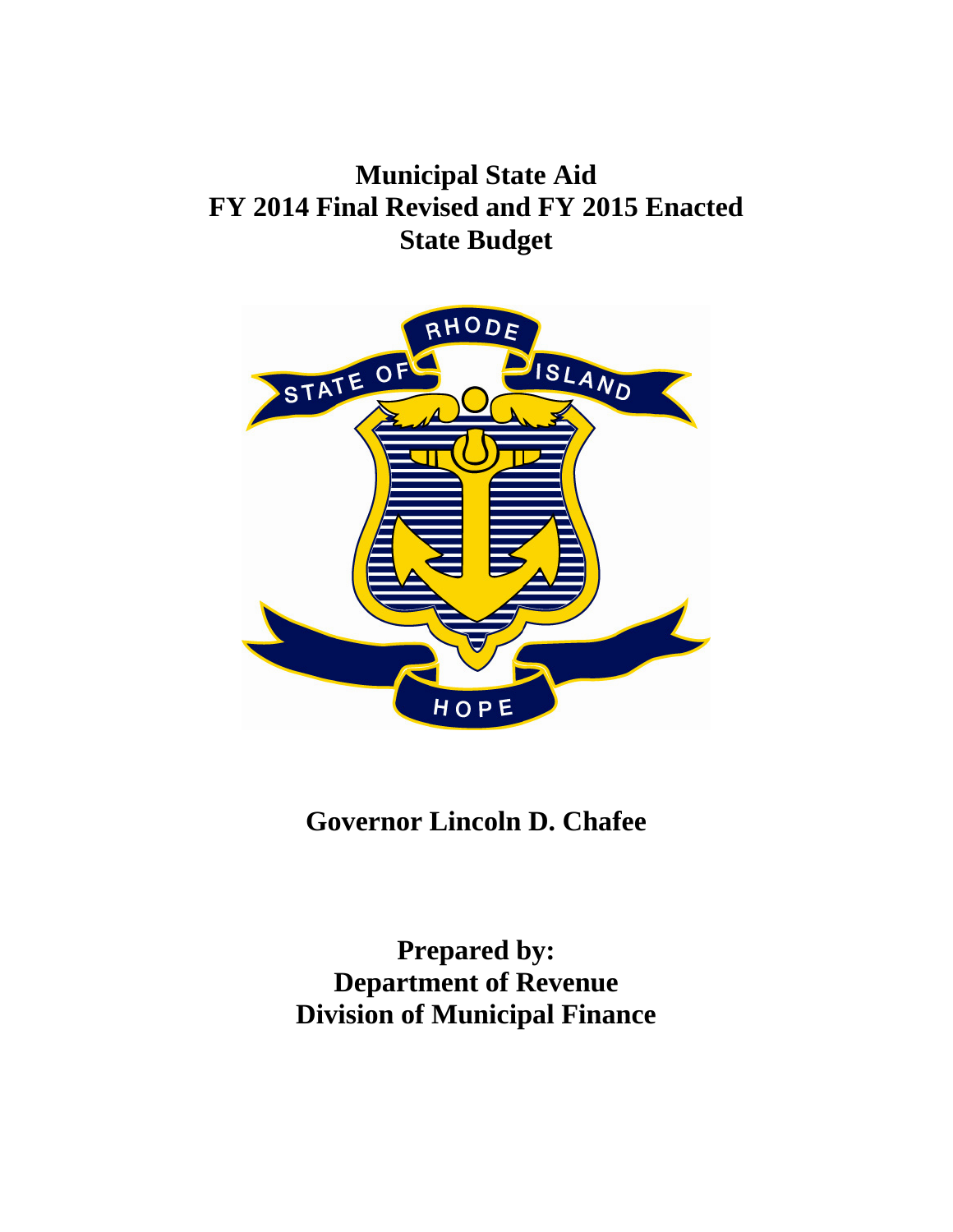|                                            | <b>Fiscal Year 2014 Enacted State Aid to Cities and Towns</b> |                    |                  |              |                           |                  |
|--------------------------------------------|---------------------------------------------------------------|--------------------|------------------|--------------|---------------------------|------------------|
|                                            | Payment                                                       | <b>Distressed</b>  | <b>Municipal</b> | <b>State</b> | <b>Motor Vehicle</b>      | FY 2014 Total    |
| <b>City or Town</b>                        | In Lieu of                                                    | Community          | <b>Incentive</b> | Library      | <b>Excise Tax</b>         | Appropriated     |
|                                            | <b>Tax Exempt</b>                                             | <b>Relief Fund</b> | Aid*             | Aid          | Reimbursement             | <b>State Aid</b> |
|                                            | <b>Property</b>                                               |                    |                  |              | <b>Value of Exemption</b> |                  |
| Barrington                                 | 13,387                                                        |                    | 77,873           | 341,148      | 253,456                   | 685,863          |
| <b>Bristol</b>                             | 692,849                                                       |                    | 109,663          | 129,784      | 101,579                   | 1,033,874        |
| Burrillville                               | 112,265                                                       |                    | 75,644           | 129,564      | 192,748                   | 510,220          |
| <b>Central Falls</b>                       | 24,638                                                        | 170,622            | 91,844           | 14,022       | 87,356                    | 388,482          |
| Charlestown                                |                                                               |                    | 37,260           | 47,837       | 42,696                    | 127,793          |
| Coventry                                   |                                                               |                    | 166,126          | 215,315      | 235,735                   | 617,176          |
| Cranston                                   | 5,236,467                                                     | 2,320,642          | 381,766          | 541,181      | 966,785                   | 9,446,841        |
| Cumberland                                 | 101                                                           |                    | 158,223          | 268,332      | 235,961                   | 662,616          |
| <b>East Greenwich</b>                      | 204,947                                                       |                    | 62,403           | 121,962      | 90,440                    | 479,751          |
| East Providence                            | 176,390                                                       |                    | 224,226          | 403,334      | 484,524                   | 1,288,475        |
| Exeter                                     |                                                               |                    | 30,874           | 41,703       | 89,481                    | 162,058          |
| Foster                                     | 372                                                           |                    | 21,699           | 31,569       | 55,664                    | 109,304          |
| Glocester                                  |                                                               |                    | 46,378           | 71,674       | 99,703                    | 217,754          |
| Hopkinton                                  |                                                               |                    | 38,721           | 34,084       | 66,491                    | 139,295          |
| Jamestown                                  |                                                               |                    | 25,703           | 80,467       | 23,683                    | 129,853          |
| Johnston                                   |                                                               |                    | 136,438          | 120,380      | 404,093                   | 660,911          |
| Lincoln                                    |                                                               |                    | 100,146          | 191,841      | 209,370                   | 501,357          |
| Little Compton                             |                                                               |                    | 16,614           | 29,670       | 14,660                    | 60,943           |
| Middletown                                 |                                                               |                    | 76,967           | 135,566      | 73,198                    | 285,731          |
| Narragansett                               |                                                               |                    | 75,677           | 123,055      | 65,718                    | 264,449          |
| Newport                                    | 1,101,495                                                     |                    | 116,689          | 378,526      | 84,173                    | 1,680,882        |
| New Shoreham                               |                                                               |                    | 4,521            | 78,316       | 4,089                     | 86,926           |
| North Kingstown                            | 1,941                                                         |                    | 125,831          | 263,709      | 197,458                   | 588,938          |
| North Providence                           | 544,065                                                       | 846,788            | 152,463          | 171,750      | 375,931                   | 2,090,997        |
| North Smithfield                           |                                                               |                    | 56,226           | 63,341       | 181,965                   | 301,532          |
| Pawtucket                                  | 472,601                                                       | 1,252,008          | 338,638          | 315,245      | 720,887                   | 3,099,379        |
| Portsmouth                                 |                                                               |                    | 82,157           | 103,446      | 84,872                    | 270,475          |
| Providence                                 | 24, 227, 138                                                  | 4,429,560          | 845,052          | 1,182,779    | 1,737,590                 | 32,422,119       |
| Richmond                                   |                                                               |                    | 36,482           | 26,139       | 61,243                    | 123,864          |
| Scituate                                   |                                                               |                    | 48,940           | 95,169       | 74,943                    | 219,051          |
| Smithfield                                 | 537,747                                                       |                    | 101,774          | 269,659      | 275,736                   | 1,184,915        |
| South Kingstown                            | 154,721                                                       |                    | 144,389          | 203,945      | 146,786                   | 649,841          |
| Tiverton                                   |                                                               |                    | 74,510           | 94,109       | 63,673                    | 232,292          |
| Warren                                     |                                                               |                    | 50,918           | 53,561       | 86,863                    | 191,342          |
| Warwick                                    | 1,226,062                                                     |                    | 394,570          | 688,368      | 1,270,121                 | 3,579,121        |
| Westerly                                   | 121,833                                                       |                    | 108,439          | 265,542      | 201,730                   | 697,543          |
| West Greenwich                             |                                                               |                    | 28,597           | 27,126       | 53,261                    | 108,984          |
| West Warwick                               |                                                               | 675,775            | 138,805          | 147,770      | 197,021                   | 1,159,371        |
| Woonsocket                                 | 231,391                                                       | 689,062            | 196,763          | 197,423      | 388,319                   | 1,702,958        |
| Subtotal                                   | \$35,080,409                                                  | \$10,384,458       | \$5,000,000      | \$7,698,411  | \$10,000,000              | \$68,163,278     |
| Statewide Reference Library Resource Grant |                                                               |                    |                  | 1,012,378    |                           | 1,012,378        |
| Grant-In-Aid to Institutional Libraries    |                                                               |                    |                  | 62,609       |                           | 62,609           |
| Library Construction Reimbursement         |                                                               |                    |                  | 2,500,666    |                           | 2,500,666        |
| <b>Total</b>                               | \$35,080,409                                                  | \$10,384,458       | \$5,000,000      | \$11,274,064 | \$10,000,000              | \$71,738,931     |

\*To be eligible to receive incentive aid, municipalities must meet eligibility criteria.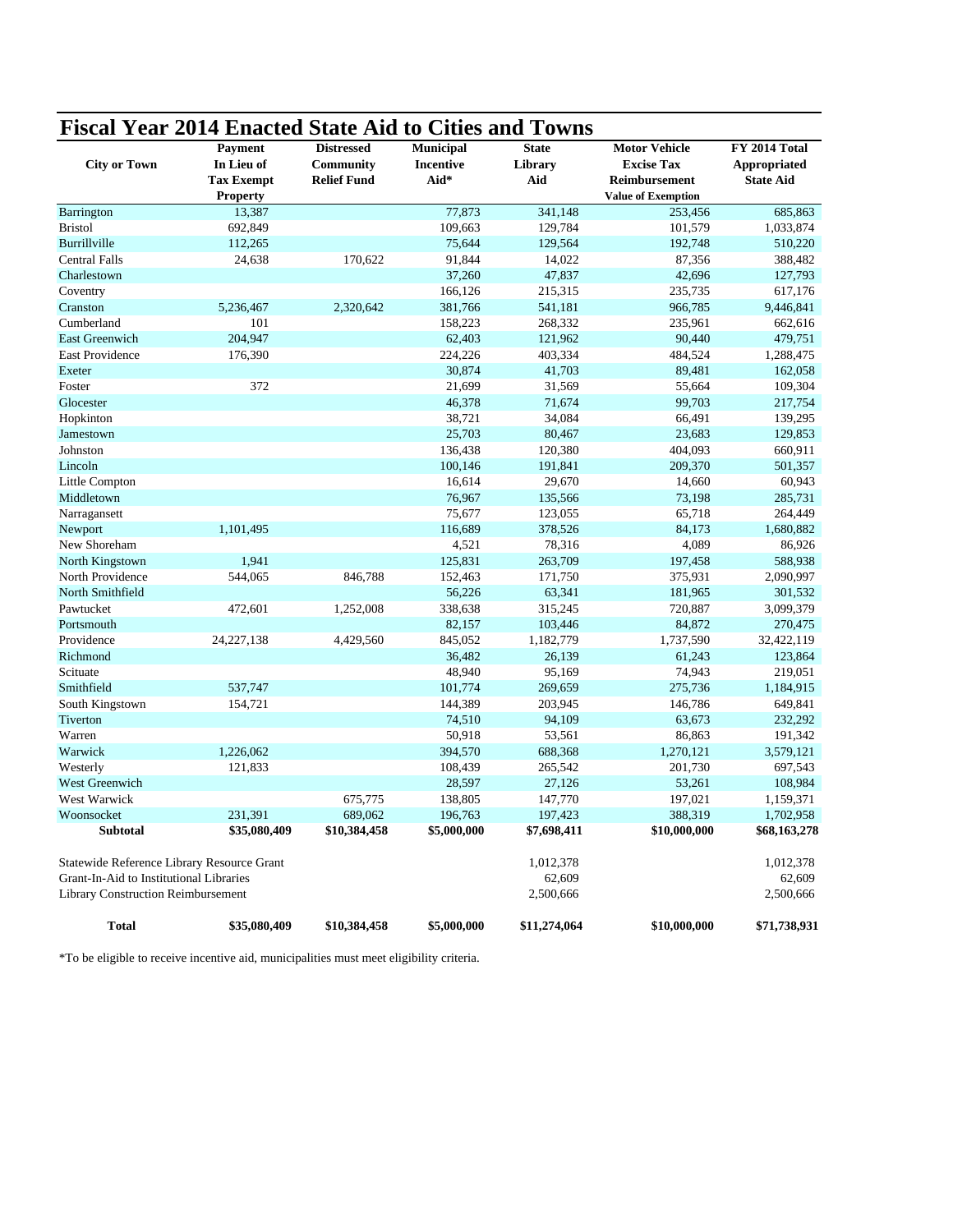|                                           | Fiscal Year Enacted 2014 Pass Through Aid to Cities & Towns<br><b>Public Service</b> |             | <b>Meals</b> and | FY 2014 Total       | FY 2014 Total           |
|-------------------------------------------|--------------------------------------------------------------------------------------|-------------|------------------|---------------------|-------------------------|
| <b>City or Town</b>                       | Corporation                                                                          | Hotel       | <b>Beverage</b>  | <b>Shared Taxes</b> | Shared &                |
|                                           | <b>Tax</b>                                                                           | Tax*        | Tax              | <b>State Aid</b>    | <b>Appropriated Aid</b> |
| Barrington                                | 205,617                                                                              | ÷           | 140,738          | 346,356             | 1,032,219               |
| <b>Bristol</b>                            | 289,555                                                                              | 30,309      | 353,116          | 672,981             | 1,706,855               |
| Burrillville                              | 199,730                                                                              |             | 176,444          | 376,174             | 886,394                 |
| <b>Central Falls</b>                      | 242,507                                                                              |             | 104,134          | 346,641             | 735,123                 |
| Charlestown                               | 98,381                                                                               | 20,323      | 110,430          | 229,134             | 356,927                 |
| Coventry                                  | 438,642                                                                              | 70,692      | 372,548          | 881,882             | 1,499,058               |
| Cranston                                  | 1,008,020                                                                            | 9,198       | 1,518,621        | 2,535,839           | 11,982,680              |
| Cumberland                                | 417,774                                                                              |             | 391,340          | 809,113             | 1,471,730               |
| East Greenwich                            | 164,770                                                                              | 367         | 484,805          | 649,942             | 1,129,693               |
| <b>East Providence</b>                    | 592,051                                                                              | 35,654      | 818,421          | 1,446,125           | 2,734,600               |
| Exeter                                    | 81,520                                                                               | L,          | 76,289           | 157,809             | 319,867                 |
| Foster                                    | 57,295                                                                               | 132         | 14,605           | 72,032              | 181,336                 |
| Glocester                                 | 122,456                                                                              | 1,811       | 72,747           | 197,014             | 414,768                 |
| Hopkinton                                 | 102,239                                                                              |             | 49,242           | 151,481             | 290,776                 |
| Jamestown                                 | 67,867                                                                               | 10,222      | 84,057           | 162,146             | 291,998                 |
| Johnston                                  | 360,253                                                                              | 6,548       | 481,407          | 848,209             | 1,509,120               |
| Lincoln                                   | 264,428                                                                              | 89,914      | 705,910          | 1,060,253           | 1,561,609               |
| Little Compton                            | 43,867                                                                               | 8,756       | 33,671           | 86,294              | 147,237                 |
| Middletown                                | 203,225                                                                              | 612,044     | 631,797          | 1,447,066           | 1,732,796               |
| Narragansett                              | 199,818                                                                              | 80,107      | 554,106          | 834,031             | 1,098,480               |
| Newport                                   | 308,107                                                                              | 1,726,727   | 1,902,127        | 3,936,960           | 5,617,843               |
| New Shoreham                              | 11,937                                                                               | 231,486     | 265,712          | 509,135             | 596,061                 |
| North Kingstown                           | 332,245                                                                              | 65,082      | 480,338          | 877,664             | 1,466,602               |
| North Providence                          | 402,567                                                                              |             | 346,195          | 748,762             | 2,839,759               |
| North Smithfield                          | 148,460                                                                              | 2,569       | 188,449          | 339,478             | 641,010                 |
| Pawtucket                                 | 894,145                                                                              | 43,228      | 695,812          | 1,633,185           | 4,732,564               |
| Portsmouth                                | 216,929                                                                              | 8,408       | 179,149          | 404,485             | 674,960                 |
| Providence                                | 2,231,291                                                                            | 1,746,158   | 4,609,224        | 8,586,672           | 41,008,791              |
| Richmond                                  | 96,326                                                                               | 3,476       | 120,921          | 220,724             | 344,588                 |
| Scituate                                  | 129,220                                                                              | 3,982       | 62,506           | 195,708             | 414,759                 |
| Smithfield                                | 268,724                                                                              | 130,448     | 578,904          | 978,076             | 2,162,991               |
| South Kingstown                           | 381,247                                                                              | 125,057     | 646,410          | 1,152,714           | 1,802,555               |
| Tiverton                                  | 196,736                                                                              | ä,          | 196,200          | 392,937             | 625,229                 |
| Warren                                    | 134,444                                                                              | L.          | 250,968          | 385,412             | 576,753                 |
| Warwick                                   | 1,041,829                                                                            | 895,867     | 2,406,037        | 4,343,732           | 7,922,853               |
| Westerly                                  | 286,324                                                                              | 332,003     | 730,227          | 1,348,554           | 2,046,097               |
| <b>West Greenwich</b>                     | 75,508                                                                               | 84,578      | 101,497          | 261,583             | 370,566                 |
| West Warwick                              | 366,504                                                                              | 89,146      | 323,440          | 779,091             | 1,938,462               |
| Woonsocket                                | 519,536                                                                              | 54,000      | 518,635          | 1,092,171           | 2,795,130               |
| Subtotal                                  | \$13,202,094                                                                         | \$6,518,292 | \$21,777,177     | \$41,497,564        | \$109,660,842           |
|                                           | Statewide Reference Library Resource Grant (Providence)                              |             |                  |                     | 1,012,378               |
| Grant-In-Aid to Institutional Libraries   |                                                                                      |             |                  |                     | 62,609                  |
| <b>Library Construction Reimbursement</b> |                                                                                      |             |                  |                     | 2,500,666               |
| Total                                     | \$13,202,094                                                                         | \$6,518,292 | \$21,777,177     | \$41,497,564        | \$113,236,495           |

\*Amount includes 1.0% local tax and 25.0% local share of state 5.0% tax.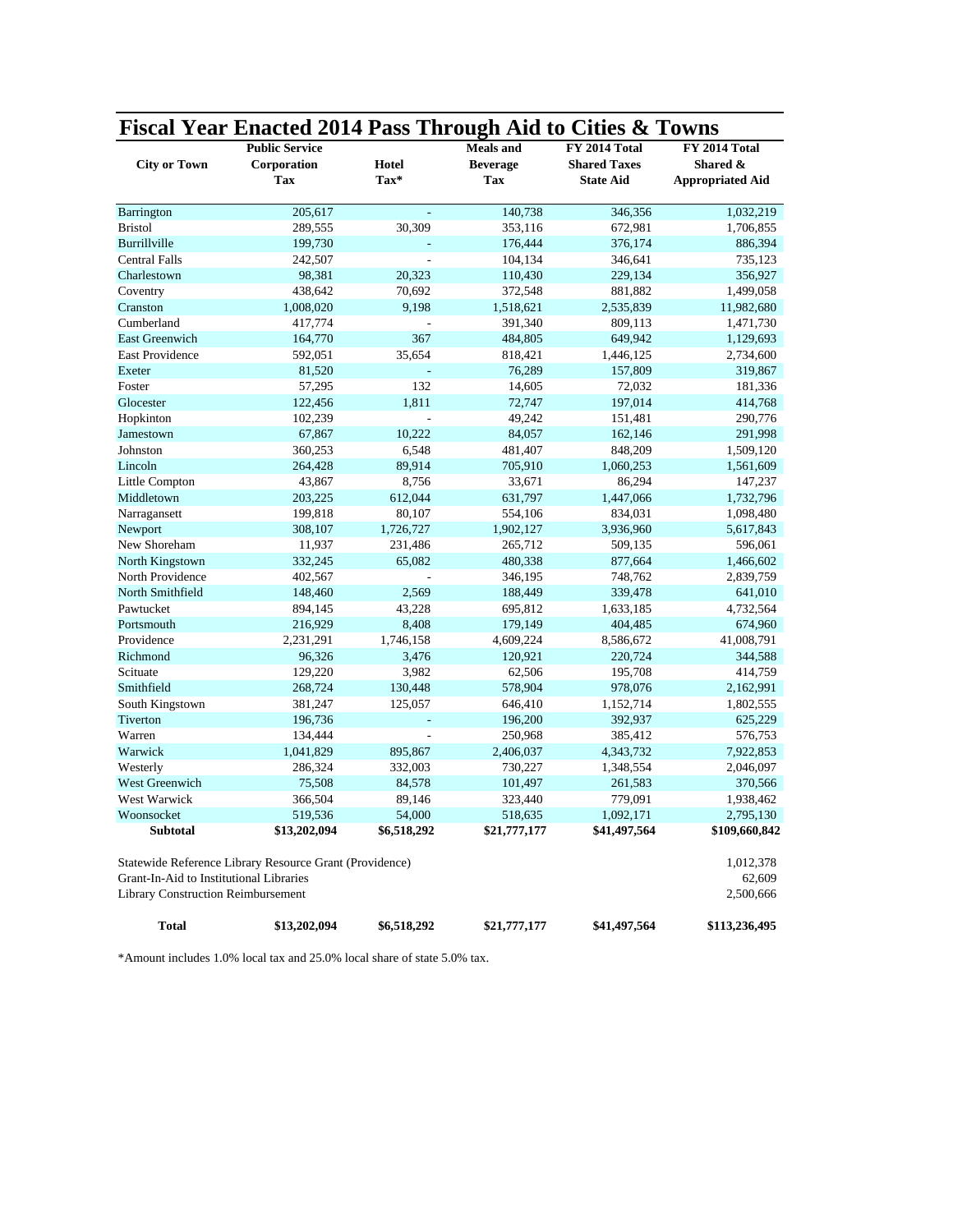|                                            | Payment           | <b>Distressed</b>  | <b>Municipal</b> | <b>State</b> | <b>Motor Vehicle</b>      | FY 2014 Total    |
|--------------------------------------------|-------------------|--------------------|------------------|--------------|---------------------------|------------------|
| <b>City or Town</b>                        | In Lieu of        | Community          | <b>Incentive</b> | Library      | <b>Excise Tax</b>         | Appropriated     |
|                                            | <b>Tax Exempt</b> | <b>Relief Fund</b> | Aid*             | Aid          | Reimbursement             | <b>State Aid</b> |
|                                            | <b>Property</b>   |                    |                  |              | <b>Value of Exemption</b> |                  |
| Barrington                                 | 13,387            |                    | 77,873           | 341,148      | 236,976                   | 669,384          |
| <b>Bristol</b>                             | 692,849           |                    | 109,663          | 129,784      | 116,200                   | 1,048,495        |
| Burrillville                               | 112,265           |                    | 75,644           | 129,564      | 209,316                   | 526,788          |
| <b>Central Falls</b>                       | 24,638            | 170,622            | 91,844           | 14,022       | 88,261                    | 389,387          |
| Charlestown                                |                   |                    | 37,260           | 47,837       | 40,197                    | 125,294          |
| Coventry **                                |                   |                    |                  | 215,315      | 219,567                   | 434,882          |
| Cranston                                   | 5.236.467         | 2,320,642          | 381,766          | 541,181      | 902,676                   | 9,382,732        |
| Cumberland                                 | 101               |                    | 158,223          | 268,332      | 222,875                   | 649,531          |
| <b>East Greenwich</b>                      | 204.947           |                    | 62,403           | 121,962      | 121,975                   | 511,287          |
| East Providence                            | 176,390           |                    | 224,226          | 403,334      | 576,285                   | 1,380,235        |
| Exeter                                     |                   |                    | 30,874           | 41,703       | 82,278                    | 154,855          |
| Foster                                     | 372               |                    | 21,699           | 31,569       | 67,222                    | 120,862          |
| Glocester                                  |                   |                    | 46,378           | 71,674       | 93,040                    | 211,092          |
| Hopkinton                                  |                   |                    | 38,721           | 34,084       | 61,873                    | 134,678          |
| Jamestown                                  |                   |                    | 25,703           | 80,467       | 35,711                    | 141,881          |
| Johnston                                   |                   |                    | 136,438          | 120,380      | 376,545                   | 633,363          |
| Lincoln                                    |                   |                    | 100,146          | 191,841      | 237,608                   | 529,595          |
| Little Compton                             |                   |                    | 16,614           | 29,670       | 24,136                    | 70,419           |
| Middletown                                 |                   |                    | 76,967           | 135,566      | 84,730                    | 297,263          |
| Narragansett                               |                   |                    | 75,677           | 123,055      | 96,326                    | 295,057          |
| Newport                                    | 1,101,495         |                    | 116,689          | 378,526      | 133,938                   | 1,730,647        |
| New Shoreham                               |                   |                    | 4,521            | 78,316       | 7,124                     | 89,961           |
| North Kingstown                            | 1,941             |                    | 125,831          | 263,709      | 226,217                   | 617,697          |
| North Providence                           | 544,065           | 846,788            | 152,463          | 171,750      | 348,919                   | 2,063,985        |
| North Smithfield                           |                   |                    | 56,226           | 63,341       | 176,956                   | 296,523          |
| Pawtucket                                  | 472,601           | 1,252,008          | 338,638          | 315,245      | 671,382                   | 3,049,875        |
| Portsmouth                                 |                   |                    | 82,157           | 103,446      | 104,673                   | 290,276          |
| Providence                                 | 24, 227, 138      | 4,429,560          | 845,052          | 1,182,779    | 1,712,321                 | 32,396,850       |
| Richmond                                   |                   |                    | 36,482           | 26,139       | 58,014                    | 120,634          |
| Scituate                                   |                   |                    | 48,940           | 95,169       | 124,353                   | 268,461          |
| Smithfield                                 | 537,747           |                    | 101,774          | 269,659      | 279,144                   | 1,188,323        |
| South Kingstown                            | 154,721           |                    | 144,389          | 203,945      | 170,945                   | 674,000          |
| Tiverton                                   |                   |                    | 74,510           | 94,109       | 107,329                   | 275,948          |
| Warren                                     |                   |                    | 50,918           | 53,561       | 81,767                    | 186,246          |
| Warwick                                    | 1,226,062         |                    | 394,570          | 688,368      | 1,049,606                 | 3,358,606        |
| Westerly                                   | 121,833           |                    | 108,439          | 265,542      | 221,373                   | 717,186          |
| West Greenwich                             |                   |                    | 28,597           | 27,126       | 59,026                    | 114,749          |
| West Warwick                               |                   | 675,775            | 138,805          | 147,770      | 218,649                   | 1,180,999        |
| Woonsocket                                 | 231,391           | 689,062            | 196,763          | 197,423      | 354,466                   | 1,669,106        |
| <b>Subtotal</b>                            | \$35,080,409      | \$10,384,458       | \$4,833,874      | \$7,698,411  | \$10,000,000              | \$67,997,152     |
| <b>Redistribution Municipal</b>            |                   |                    |                  |              |                           |                  |
| <b>Incentive Aid **</b>                    |                   |                    | \$166,126        |              |                           | \$166,126        |
| Statewide Reference Library Resource Grant |                   |                    |                  | 1,012,378    |                           | 1,012,378        |
| Grant-In-Aid to Institutional Libraries    |                   |                    |                  | 62,609       |                           | 62,609           |
| <b>Library Construction Reimbursement</b>  |                   |                    |                  | 2,500,666    |                           | 2,500,666        |
| <b>Total</b>                               | \$35,080,409      | \$10,384,458       | \$5,000,000      | \$11,274,064 | \$10,000,000              | \$71,738,931     |

\*To be eligible to receive incentive aid, municipalities must meet eligibility criteria.

\*\* For fiscal year 2014, and in any year thereafter that a municipality is not eligible to receive a distribution under chapter R.I. Gen. Laws 45-13.2 (Municipal Incentive Aid), the distribution that said municipality would have received had it been eligible shall be re-appropriated to the immediately following fiscal year, at which time the amount re-appropriated shall be distributed to said municipality provided that said municipality has satisfied the eligibility requirements of both the prior fiscal year and the then current fiscal year. In the event that said municipality fails to satisfy the eligibility requirements for the prior and the then current fiscal year by the time that eligibility to receive distributions in the next fiscal year is determined, then the amount that would have been distributed to the municipality for said prior year will be distributed in the month of May among the municipalities that received a distribution in the prior fiscal year, with the share to be received by each municipality calculated in the same manner as distributions were calculated in the prior fiscal year.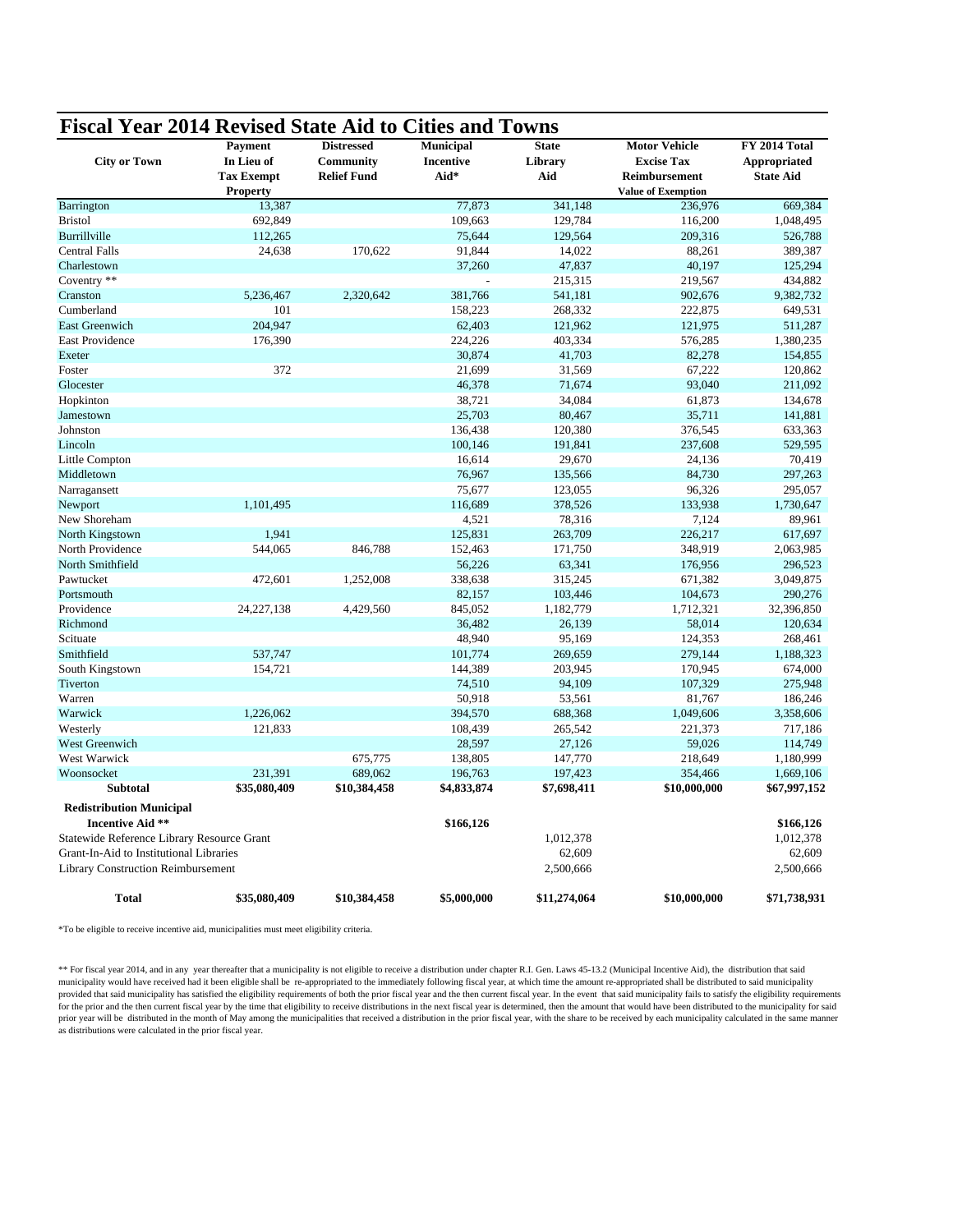| <b>City or Town</b>                                                                                    | riscal Teal 2014 Revised rass Through Ald to Clues &<br><b>Public Service</b><br>Corporation<br>Tax | Hotel<br>Tax*  | <b>Meals</b> and<br><b>Beverage</b><br>Tax | FY 2014 Total<br><b>Shared Taxes</b><br><b>State Aid</b> | FY 2014 Total<br>Shared &<br><b>Appropriated Aid</b> |
|--------------------------------------------------------------------------------------------------------|-----------------------------------------------------------------------------------------------------|----------------|--------------------------------------------|----------------------------------------------------------|------------------------------------------------------|
| Barrington                                                                                             | 205,617                                                                                             |                | 140,738                                    | 346,356                                                  | 1,015,740                                            |
| <b>Bristol</b>                                                                                         | 289,555                                                                                             | 30,309         | 353,116                                    | 672,981                                                  | 1,721,476                                            |
| Burrillville                                                                                           | 199,730                                                                                             |                | 176,444                                    | 376,174                                                  | 902,962                                              |
| <b>Central Falls</b>                                                                                   | 242,507                                                                                             |                | 104,134                                    | 346,641                                                  | 736,028                                              |
| Charlestown                                                                                            | 98,381                                                                                              | 20,323         | 110,430                                    | 229,134                                                  | 354,428                                              |
| Coventry                                                                                               | 438,642                                                                                             | 70,692         | 372,548                                    | 881,882                                                  | 1,316,765                                            |
| Cranston                                                                                               | 1,008,020                                                                                           | 9,198          | 1,518,621                                  | 2,535,839                                                | 11,918,571                                           |
| Cumberland                                                                                             | 417,774                                                                                             |                | 391,340                                    | 809,113                                                  | 1,458,644                                            |
| <b>East Greenwich</b>                                                                                  | 164,770                                                                                             | 367            | 484,805                                    | 649,942                                                  | 1,161,229                                            |
| <b>East Providence</b>                                                                                 | 592,051                                                                                             | 35,654         | 818,421                                    | 1,446,125                                                | 2,826,360                                            |
| Exeter                                                                                                 | 81,520                                                                                              |                | 76,289                                     | 157,809                                                  | 312,664                                              |
| Foster                                                                                                 | 57,295                                                                                              | 132            | 14,605                                     | 72,032                                                   | 192,894                                              |
| Glocester                                                                                              | 122,456                                                                                             | 1,811          | 72,747                                     | 197,014                                                  | 408,105                                              |
| Hopkinton                                                                                              | 102,239                                                                                             | $\overline{a}$ | 49,242                                     | 151,481                                                  | 286,159                                              |
| Jamestown                                                                                              | 67,867                                                                                              | 10,222         | 84,057                                     | 162,146                                                  | 304,027                                              |
| Johnston                                                                                               | 360,253                                                                                             | 6,548          | 481,407                                    | 848,209                                                  | 1,481,572                                            |
| Lincoln                                                                                                | 264,428                                                                                             | 89,914         | 705,910                                    | 1,060,253                                                | 1,589,847                                            |
| Little Compton                                                                                         | 43,867                                                                                              | 8,756          | 33,671                                     | 86,294                                                   | 156,713                                              |
| Middletown                                                                                             | 203,225                                                                                             | 612,044        | 631,797                                    | 1,447,066                                                | 1,744,329                                            |
| Narragansett                                                                                           | 199,818                                                                                             | 80,107         | 554,106                                    | 834,031                                                  | 1,129,088                                            |
| Newport                                                                                                | 308,107                                                                                             | 1,726,727      | 1,902,127                                  | 3,936,960                                                | 5,667,607                                            |
| New Shoreham                                                                                           | 11,937                                                                                              | 231,486        | 265,712                                    | 509,135                                                  | 599,096                                              |
| North Kingstown                                                                                        | 332,245                                                                                             | 65,082         | 480,338                                    | 877,664                                                  | 1,495,361                                            |
| North Providence                                                                                       | 402,567                                                                                             |                | 346,195                                    | 748,762                                                  | 2,812,747                                            |
| North Smithfield                                                                                       | 148,460                                                                                             | 2,569          | 188,449                                    | 339,478                                                  | 636,001                                              |
| Pawtucket                                                                                              | 894,145                                                                                             | 43,228         | 695,812                                    | 1,633,185                                                | 4,683,059                                            |
| Portsmouth                                                                                             | 216,929                                                                                             | 8,408          | 179,149                                    | 404,485                                                  | 694,761                                              |
| Providence                                                                                             | 2,231,291                                                                                           | 1,746,158      | 4,609,224                                  | 8,586,672                                                | 40,983,522                                           |
| Richmond                                                                                               | 96,326                                                                                              | 3,476          | 120,921                                    | 220,724                                                  | 341,358                                              |
| Scituate                                                                                               | 129,220                                                                                             | 3,982          | 62,506                                     | 195,708                                                  | 464,169                                              |
| Smithfield                                                                                             | 268,724                                                                                             | 130,448        | 578,904                                    | 978,076                                                  | 2,166,399                                            |
| South Kingstown                                                                                        | 381,247                                                                                             | 125,057        | 646,410                                    | 1,152,714                                                | 1,826,714                                            |
| Tiverton                                                                                               | 196,736                                                                                             |                | 196,200                                    | 392,937                                                  | 668,884                                              |
| Warren                                                                                                 | 134,444                                                                                             |                | 250,968                                    | 385,412                                                  | 571,657                                              |
| Warwick                                                                                                | 1,041,829                                                                                           | 895,867        | 2,406,037                                  | 4,343,732                                                | 7,702,338                                            |
| Westerly                                                                                               | 286,324                                                                                             | 332,003        | 730,227                                    | 1,348,554                                                | 2,065,740                                            |
| West Greenwich                                                                                         | 75,508                                                                                              | 84,578         | 101,497                                    | 261,583                                                  | 376,331                                              |
| West Warwick                                                                                           | 366,504                                                                                             | 89,146         | 323,440                                    | 779,091                                                  | 1,960,090                                            |
| Woonsocket                                                                                             | 519,536                                                                                             | 54,000         | 518,635                                    | 1,092,171                                                | 2,761,277                                            |
| <b>Subtotal</b>                                                                                        | \$13,202,094                                                                                        | \$6,518,292    | \$21,777,177                               | \$41,497,564                                             | \$109,494,716                                        |
| <b>Redistribution Municipal</b><br><b>Incentive Aid ***</b><br>Grant-In-Aid to Institutional Libraries | Statewide Reference Library Resource Grant (Providence)                                             |                |                                            |                                                          | \$166,126<br>1,012,378<br>62,609                     |
| Library Construction Reimbursement<br><b>Total</b>                                                     | \$13,202,094                                                                                        | \$6,518,292    | \$21,777,177                               | \$41,497,564                                             | 2,500,666                                            |
|                                                                                                        |                                                                                                     |                |                                            |                                                          | \$113,236,495                                        |

**Fiscal Year 2014 Revised Pass Through Aid to Cities & Towns**

\*Amount includes 1.0% local tax and 25.0% local share of state 5.0% tax.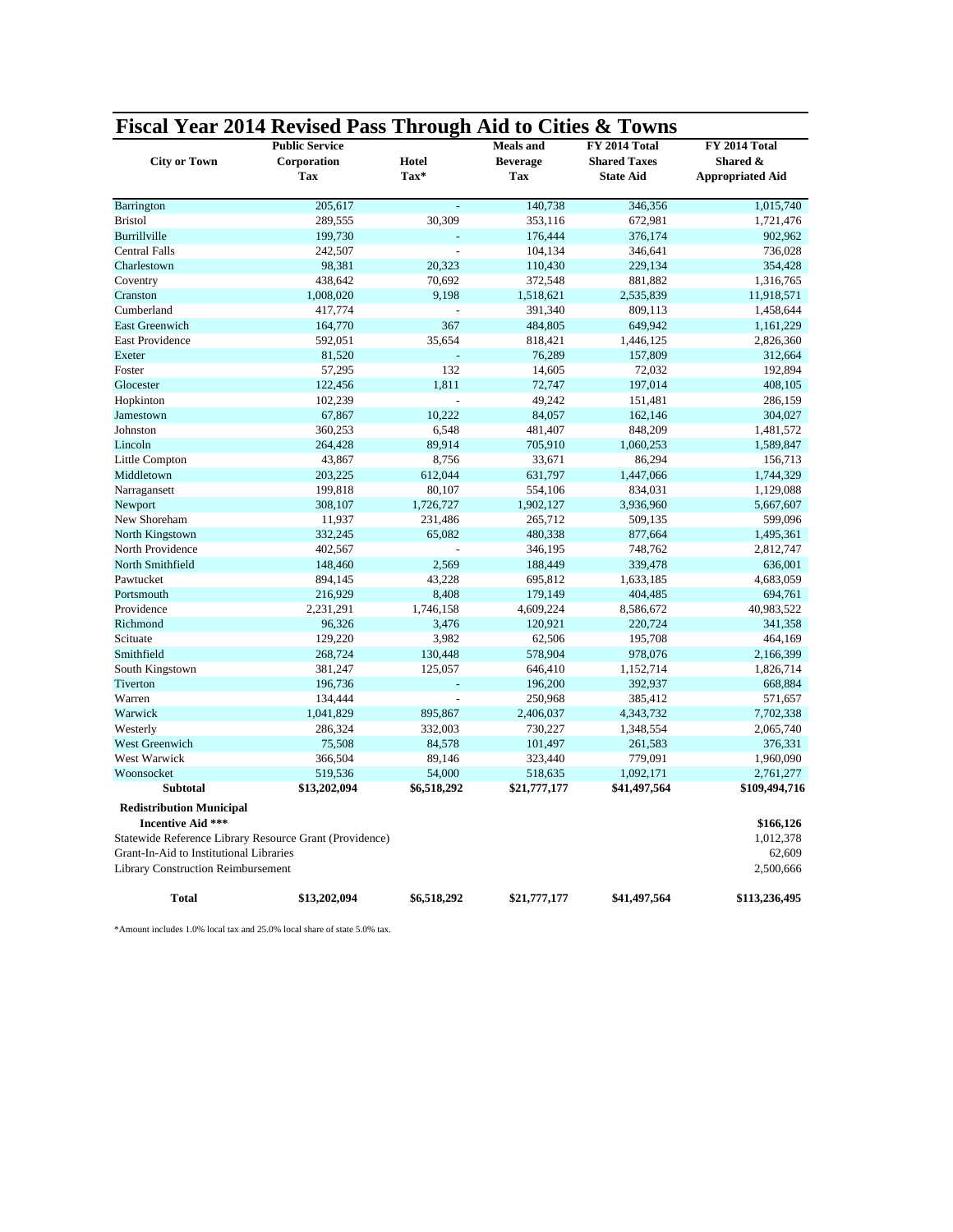| Changes in Formula Aid - FY 2014 Revised vs. FY 2014 Enacted |                   |                    |                          |                          | <b>Motor Vehicle</b>      |                     |
|--------------------------------------------------------------|-------------------|--------------------|--------------------------|--------------------------|---------------------------|---------------------|
|                                                              | Payment           | <b>Distressed</b>  | Municipal                | <b>State</b>             |                           | <b>Total</b>        |
| <b>City or Town</b>                                          | In Lieu of        | <b>Community</b>   | <b>Incentive Aid</b>     | Library                  | <b>Excise Tax</b>         | <b>Appropriated</b> |
|                                                              | <b>Tax Exempt</b> | <b>Relief Fund</b> | (New FY14)               | Aid                      | Reimbursement             | <b>Difference</b>   |
|                                                              | <b>Property</b>   |                    |                          |                          | <b>Value of Exemption</b> |                     |
| Barrington                                                   |                   |                    |                          | ÷,                       | (16, 480)                 | (16, 480)           |
| <b>Bristol</b>                                               |                   |                    |                          | L,                       | 14,621                    | 14,621              |
| Burrillville                                                 | ø                 |                    |                          | $\overline{a}$           | 16,567                    | 16,567              |
| <b>Central Falls</b>                                         |                   | ÷                  |                          |                          | 905                       | 905                 |
| Charlestown                                                  |                   | ٠                  | ä,                       | ÷,                       | (2, 499)                  | (2, 499)            |
| Coventry **                                                  |                   | ÷,                 | (166, 126)               | L,                       | (16, 167)                 | (182, 293)          |
| Cranston                                                     |                   | L,                 | L,                       |                          | (64, 109)                 | (64, 109)           |
| Cumberland                                                   |                   | ÷,                 |                          |                          | (13,086)                  | (13,086)            |
| <b>East Greenwich</b>                                        |                   |                    |                          |                          | 31,536                    | 31,536              |
| <b>East Providence</b>                                       |                   | ÷                  |                          | L,                       | 91,761                    | 91,761              |
| Exeter                                                       |                   |                    |                          |                          | (7,203)                   | (7,203)             |
| Foster                                                       |                   |                    |                          |                          | 11,558                    | 11,558              |
| Glocester                                                    |                   | ٠                  |                          |                          | (6,662)                   | (6,662)             |
| Hopkinton                                                    |                   | ÷                  | ٠                        |                          | (4,617)                   | (4,617)             |
| Jamestown                                                    |                   | ٠                  | ÷                        | ÷,                       | 12,029                    | 12,029              |
| Johnston                                                     | L,                | ÷,                 | $\overline{a}$           | L,                       | (27, 548)                 | (27, 548)           |
| Lincoln                                                      |                   |                    |                          |                          | 28,238                    | 28,238              |
| Little Compton                                               |                   |                    |                          |                          | 9,476                     | 9,476               |
| Middletown                                                   |                   |                    |                          |                          | 11,533                    | 11,533              |
| Narragansett                                                 |                   |                    |                          |                          | 30,608                    | 30,608              |
| Newport                                                      |                   |                    |                          |                          | 49,765                    | 49,765              |
| New Shoreham                                                 |                   |                    | $\overline{a}$           |                          | 3,035                     | 3,035               |
| North Kingstown                                              |                   |                    |                          |                          | 28,759                    | 28,759              |
| North Providence                                             | ÷,                | ÷                  | ٠                        | ÷,                       | (27, 012)                 | (27, 012)           |
| North Smithfield                                             |                   | ٠                  |                          |                          | (5,009)                   | (5,009)             |
| Pawtucket                                                    |                   | L,                 |                          |                          | (49, 505)                 | (49, 505)           |
| Portsmouth                                                   |                   |                    |                          |                          | 19,801                    | 19,801              |
| Providence                                                   |                   |                    |                          |                          | (25,269)                  | (25,269)            |
| Richmond                                                     |                   |                    |                          |                          | (3,229)                   | (3,229)             |
| Scituate                                                     |                   |                    |                          | ÷,                       | 49,410                    | 49,410              |
| Smithfield                                                   |                   |                    |                          |                          | 3,408                     | 3,408               |
| South Kingstown                                              |                   |                    |                          |                          | 24,159                    | 24,159              |
| Tiverton                                                     | ÷,                | ٠                  | ÷                        | $\overline{\phantom{a}}$ | 43,656                    | 43,656              |
| Warren                                                       | ÷,                | ÷                  | L.                       | L,                       |                           | (5,096)             |
|                                                              |                   |                    |                          |                          | (5,096)                   |                     |
| Warwick                                                      | ÷,                | ٠                  | $\overline{\phantom{a}}$ | $\overline{\phantom{a}}$ | (220, 515)                | (220, 515)          |
| Westerly                                                     |                   | L,                 | $\overline{a}$           | L,                       | 19,643                    | 19,643              |
| <b>West Greenwich</b>                                        |                   |                    |                          |                          | 5,765                     | 5,765               |
| West Warwick                                                 |                   |                    |                          |                          | 21,628                    | 21,628              |
| Woonsocket                                                   |                   |                    |                          |                          | (33, 853)                 | (33, 853)           |
| Subtotal                                                     | \$0               | \$0                | $(\$166, 126)$           | \$0                      | \$0                       | $(\$166, 126)$      |
| Redistribution                                               |                   |                    |                          |                          |                           |                     |
| <b>Municipal Incentive</b>                                   |                   |                    |                          |                          |                           |                     |
| Aid **                                                       |                   |                    | \$166,126                |                          |                           | \$166,126           |
| Statewide Reference Library Resource Grant (Providence)      |                   |                    |                          |                          |                           | \$0                 |
| Grant-In-Aid to Institutional Libraries                      |                   |                    |                          |                          |                           | \$0                 |
| <b>Library Construction Reimbursement</b>                    |                   |                    |                          |                          |                           | \$0                 |
| <b>Total</b>                                                 | \$0               | \$0                | \$0                      | \$0                      | \$0                       | \$0                 |

\*\* For fiscal year 2014, and in any year thereafter that a municipality is not eligible to receive a distribution under chapter R.I. Gen. Laws 45-13.2 (Municipal Incentive Aid), the distribution that said municipality would have received had it been eligible shall be re-appropriated to the immediately following fiscal year, at which time the amount reappropriated shall be distributed to said municipality provided that said municipality has satisfied the eligibility requirements of both the prior fiscal year and the then current fiscal year. In the event that said municipality fails to satisfy the eligibility requirements for the prior and the then current fiscal year by the time that eligibility to receive distributions in the next fiscal year is determined, then the amount that would have been distributed to the municipality for said prior year will be distributed in the month of May among the municipalities that received a distribution in the prior fiscal year, with the share to be received by each municipality calculated in the same manner as distributions were calculated in the prior fiscal year.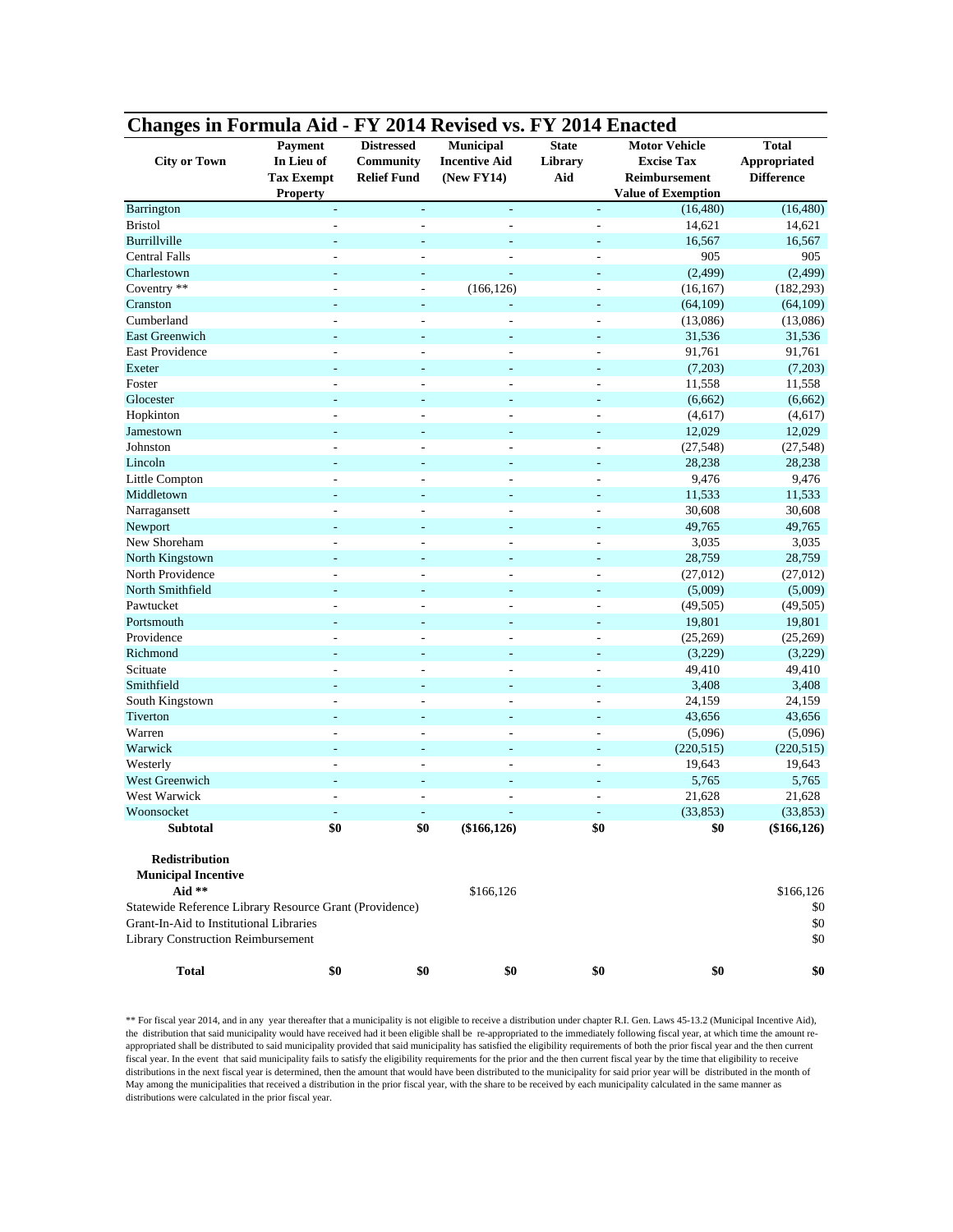| Changes in Pass Through and All Aid - FY 2014 Rev vs. FY 2014 Enacted |                                                    |                          |                                            |                                                                              |                                                           |  |  |
|-----------------------------------------------------------------------|----------------------------------------------------|--------------------------|--------------------------------------------|------------------------------------------------------------------------------|-----------------------------------------------------------|--|--|
| <b>City or Town</b>                                                   | <b>Public Service</b><br>Corporation<br><b>Tax</b> | Hotel<br>Tax             | <b>Meals</b> and<br><b>Beverage</b><br>Tax | <b>Total</b><br><b>Pass Through</b><br><b>State Aid</b><br><b>Difference</b> | <b>Total</b><br><b>All State Aid</b><br><b>Difference</b> |  |  |
| Barrington                                                            | $\frac{1}{2}$                                      | ÷,                       | $\overline{\phantom{a}}$                   | $\overline{\phantom{a}}$                                                     | (16, 480)                                                 |  |  |
| <b>Bristol</b>                                                        | $\overline{a}$                                     | $\overline{a}$           | $\overline{\phantom{a}}$                   | $\overline{\phantom{a}}$                                                     | 14,621                                                    |  |  |
| Burrillville                                                          | $\overline{a}$                                     | $\overline{\phantom{a}}$ | ٠                                          | $\overline{a}$                                                               | 16,567                                                    |  |  |
| <b>Central Falls</b>                                                  | ÷,                                                 | $\overline{\phantom{a}}$ | $\sim$                                     | $\sim$                                                                       | 905                                                       |  |  |
| Charlestown                                                           | ÷,                                                 | $\overline{\phantom{a}}$ | ٠                                          | $\sim$                                                                       | (2,499)                                                   |  |  |
| Coventry                                                              | L,                                                 | L,                       | ÷,                                         | $\sim$                                                                       | (182, 293)                                                |  |  |
| Cranston                                                              |                                                    |                          |                                            |                                                                              | (64,109)                                                  |  |  |
| Cumberland                                                            | ÷,                                                 | ÷,                       | ÷,                                         | $\overline{a}$                                                               | (13,086)                                                  |  |  |
| East Greenwich                                                        | ۰                                                  | ٠                        | ٠                                          | ٠                                                                            | 31,536                                                    |  |  |
| East Providence                                                       | ÷,                                                 | ÷,                       | ÷,                                         | $\overline{a}$                                                               | 91,761                                                    |  |  |
| Exeter                                                                | ÷,                                                 | $\overline{\phantom{a}}$ | ÷,                                         | $\sim$                                                                       | (7,203)                                                   |  |  |
| Foster                                                                |                                                    |                          | ÷,                                         | $\qquad \qquad \blacksquare$                                                 | 11,558                                                    |  |  |
| Glocester                                                             | ÷                                                  | $\overline{\phantom{a}}$ | ٠                                          | $\overline{\phantom{a}}$                                                     | (6,662)                                                   |  |  |
| Hopkinton                                                             | ÷,                                                 | $\overline{a}$           | ÷,                                         | $\overline{\phantom{a}}$                                                     | (4,617)                                                   |  |  |
| Jamestown                                                             | ٠                                                  | $\sim$                   | ٠                                          | $\sim$                                                                       | 12,029                                                    |  |  |
| Johnston                                                              | L,                                                 | $\overline{a}$           | $\overline{a}$                             | $\overline{\phantom{a}}$                                                     | (27, 548)                                                 |  |  |
| Lincoln                                                               |                                                    |                          |                                            |                                                                              | 28,238                                                    |  |  |
| Little Compton                                                        | L,                                                 | ÷,                       | $\overline{\phantom{a}}$                   | $\overline{a}$                                                               | 9,476                                                     |  |  |
| Middletown                                                            |                                                    |                          | ٠                                          | ٠                                                                            | 11,533                                                    |  |  |
| Narragansett                                                          |                                                    |                          |                                            | ÷                                                                            | 30,608                                                    |  |  |
| Newport                                                               |                                                    | $\overline{\phantom{a}}$ | ÷,                                         | $\sim$                                                                       | 49,765                                                    |  |  |
| New Shoreham                                                          |                                                    | $\overline{a}$           | ÷                                          | $\overline{a}$                                                               | 3,035                                                     |  |  |
| North Kingstown                                                       | ٠                                                  | $\overline{\phantom{a}}$ | ٠                                          | ٠                                                                            | 28,759                                                    |  |  |
| North Providence                                                      | ÷,                                                 | $\overline{a}$           | $\overline{a}$                             | $\overline{\phantom{a}}$                                                     | (27,012)                                                  |  |  |
| North Smithfield                                                      | ÷,                                                 | $\overline{\phantom{a}}$ | ٠                                          | $\sim$                                                                       | (5,009)                                                   |  |  |
| Pawtucket                                                             | L,                                                 | L,                       | ÷,                                         | $\overline{\phantom{a}}$                                                     | (49, 505)                                                 |  |  |
| Portsmouth                                                            |                                                    |                          |                                            |                                                                              | 19,801                                                    |  |  |
| Providence                                                            | ÷,                                                 | ÷,                       | ÷                                          | $\overline{a}$                                                               | (25,269)                                                  |  |  |
| Richmond                                                              | $\overline{a}$                                     | ٠                        | ٠                                          | ٠                                                                            | (3,229)                                                   |  |  |
| Scituate                                                              | ÷,                                                 | ÷,                       | ÷,                                         | $\overline{a}$                                                               | 49,410                                                    |  |  |
| Smithfield                                                            |                                                    | $\overline{\phantom{a}}$ | ÷,                                         | $\sim$                                                                       | 3,408                                                     |  |  |
| South Kingstown                                                       |                                                    |                          | ÷,                                         | $\qquad \qquad \blacksquare$                                                 | 24,159                                                    |  |  |
| Tiverton                                                              | ÷,                                                 | $\overline{a}$           | ٠                                          | $\overline{\phantom{a}}$                                                     | 43,656                                                    |  |  |
| Warren                                                                | ÷,                                                 | $\overline{\phantom{a}}$ | $\overline{\phantom{a}}$                   | $\overline{\phantom{a}}$                                                     | (5,096)                                                   |  |  |
| Warwick                                                               | $\overline{\phantom{a}}$                           | $\overline{\phantom{a}}$ | $\sim$                                     | ٠                                                                            | (220, 515)                                                |  |  |
| Westerly                                                              | L,                                                 | ÷,                       | ÷,                                         | ÷,                                                                           | 19,643                                                    |  |  |
| West Greenwich                                                        |                                                    |                          |                                            |                                                                              | 5,765                                                     |  |  |
| West Warwick                                                          |                                                    |                          | ÷,                                         | $\sim$                                                                       | 21,628                                                    |  |  |
| Woonsocket                                                            |                                                    |                          |                                            |                                                                              | (33, 853)                                                 |  |  |
| Subtotal                                                              | \$0                                                | \$0                      | \$0                                        | \$0                                                                          | $(\$166, 126)$                                            |  |  |
| <b>Redistribution Municipal</b><br><b>Incentive Aid **</b>            |                                                    |                          |                                            |                                                                              | \$166,126                                                 |  |  |
| Statewide Reference Library Resource Grant                            |                                                    |                          |                                            |                                                                              | \$0                                                       |  |  |
| Grant-In-Aid to Institutional Libraries                               |                                                    |                          |                                            |                                                                              |                                                           |  |  |
| <b>Library Construction Reimbursement</b>                             |                                                    |                          |                                            |                                                                              |                                                           |  |  |
| <b>Total</b>                                                          | \$0                                                | \$0                      | \$0                                        | \$0                                                                          | \$0                                                       |  |  |

\*\* For fiscal year 2014, and in any year thereafter that a municipality is not eligible to receive a distribution under chapter R.I. Gen. Laws 45-13.2 (Municipal Incentive Aid), the distribution that said municipality would have received had it been eligible shall be re-appropriated to the immediately following fiscal year, at which time the amount reappropriated shall be distributed to said municipality provided that said municipality has satisfied the eligibility requirements of both the prior fiscal year and the then current fiscal year. In the event that said municipality fails to satisfy the eligibility requirements for the prior and the then current fiscal year by the time that eligibility to receive distributions in the next fiscal year is determined, then the amount that would have been distributed to the municipality for said prior year will be distributed in the month of May among the municipalities that received a distribution in the prior fiscal year, with the share to be received by each municipality calculated in the same manner as distributions were calculated in the prior fiscal year.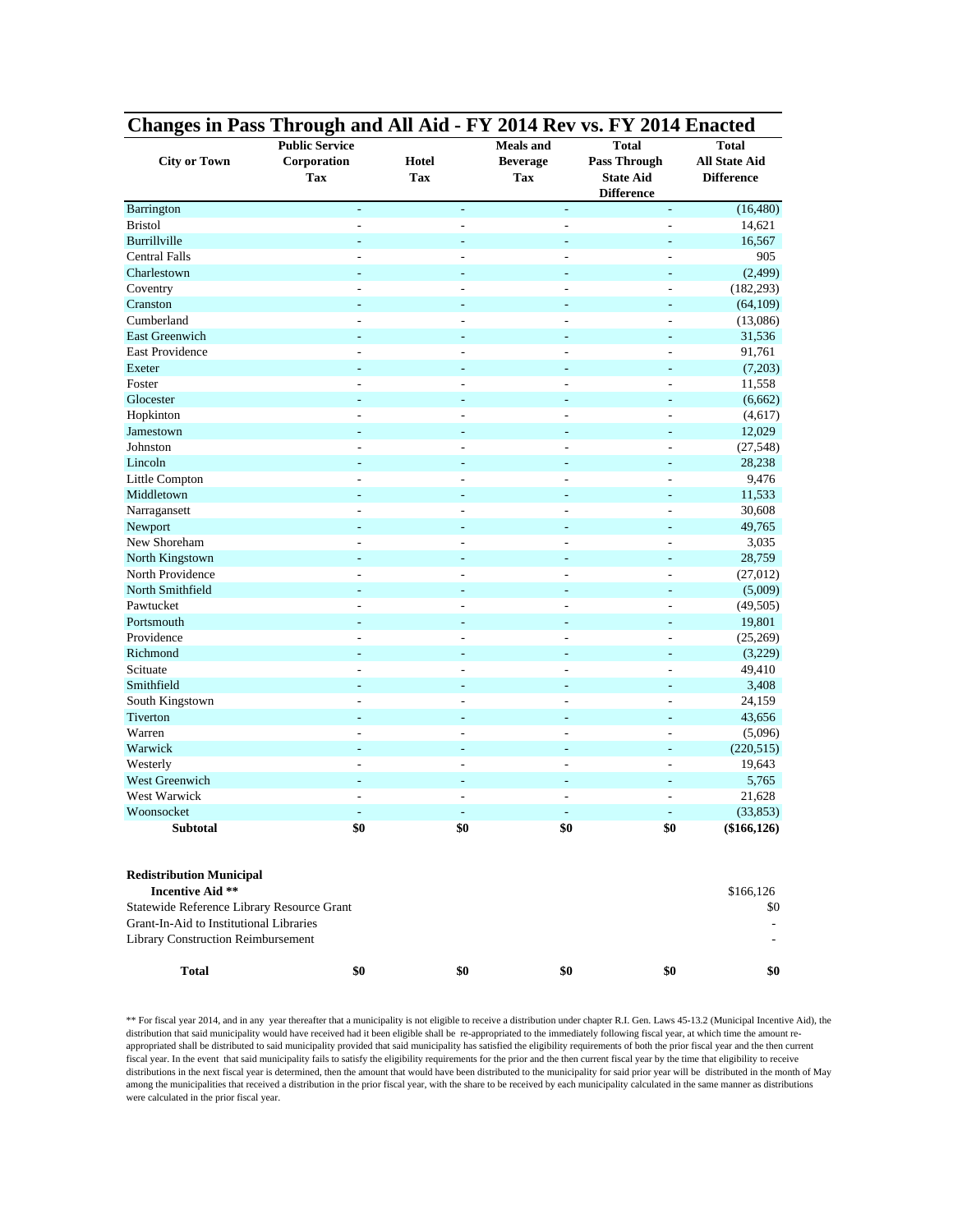| <b>Fiscal Year 2015 Enacted State Aid to Cities and Towns</b> |                   |                    |                  |              |                      |                  |
|---------------------------------------------------------------|-------------------|--------------------|------------------|--------------|----------------------|------------------|
|                                                               | Payment           | <b>Distressed</b>  | Municipal        | <b>State</b> | <b>Motor Vehicle</b> | FY 2015 Total    |
| <b>City or Town</b>                                           | In Lieu of        | Community          | <b>Incentive</b> | Library      | <b>Excise Tax</b>    | Appropriated     |
|                                                               | <b>Tax Exempt</b> | <b>Relief Fund</b> | Aid*             | Aid          | Reimbursement        | <b>State Aid</b> |
|                                                               | <b>Property</b>   |                    |                  |              | Value of Exemption** |                  |
| Barrington                                                    | 15,625            |                    | 77,873           | 341,488      | 236,976              | 671,962          |
| <b>Bristol</b>                                                | 825,102           |                    | 109,663          | 139,595      | 116,200              | 1,190,559        |
| Burrillville                                                  | 134,639           |                    | 75,644           | 141,022      | 209,316              | 560,621          |
| <b>Central Falls</b>                                          | 21,572            | 197,930            | 91,844           | 17,569       | 88,261               | 417,176          |
| Charlestown                                                   |                   |                    | 37,260           | 47,766       | 40,197               | 125,222          |
| Coventry                                                      |                   |                    | 166,126          | 222,474      | 219,567              | 608,167          |
| Cranston                                                      | 6,043,928         | 1,160,322          | 381,766          | 539,079      | 902,676              | 9,027,770        |
| Cumberland                                                    | 118               |                    | 158,223          | 273,112      | 222,875              | 654,328          |
| East Greenwich                                                | 360,281           |                    | 62,403           | 121,085      | 121,975              | 665,744          |
| East Providence                                               | 222,995           |                    | 224,226          | 363,025      | 576,285              | 1,386,531        |
| Exeter                                                        |                   |                    | 30,874           | 45,664       | 82,278               | 158,815          |
| Foster                                                        | 431               |                    | 21,699           | 31,550       | 67,222               | 120,903          |
| Glocester                                                     |                   |                    | 46,378           | 71,631       | 93,040               | 211,049          |
| Hopkinton                                                     |                   |                    | 38,721           | 34,685       | 61,873               | 135,278          |
| Jamestown                                                     |                   |                    | 25,703           | 87,697       | 35,711               | 149,111          |
| Johnston                                                      |                   |                    | 136,438          | 124,729      | 376,545              | 637,713          |
| Lincoln                                                       |                   |                    | 100,146          | 191,018      | 237,608              | 528,772          |
| Little Compton                                                |                   |                    | 16,614           | 30,298       | 24,136               | 71,047           |
| Middletown                                                    |                   |                    | 76,967           | 137,973      | 84,730               | 299,670          |
| Narragansett                                                  |                   |                    | 75,677           | 122,983      | 96,326               | 294,985          |
| Newport                                                       | 1,315,321         |                    | 116,689          | 381,739      | 133,938              | 1,947,686        |
| New Shoreham                                                  |                   |                    | 4,521            | 78,270       | 7,124                | 89,915           |
| North Kingstown                                               | 1,594             |                    | 125,831          | 273,440      | 226,217              | 627,082          |
| North Providence                                              | 631,707           | 948,672            | 152,463          | 176,242      | 348,919              | 2,258,003        |
| North Smithfield                                              |                   |                    | 56,226           | 63,304       | 176,956              | 296,486          |
| Pawtucket                                                     | 545,565           | 1,387,409          | 338,638          | 329,493      | 671,382              | 3,272,486        |
| Portsmouth                                                    |                   |                    | 82,157           | 103,554      | 104,673              | 290,383          |
| Providence                                                    | 27,109,512        | 5,071,751          | 845,052          | 1,132,820    | 1,712,321            | 35,871,456       |
| Richmond                                                      |                   |                    | 36,482           | 26,531       | 58,014               | 121,026          |
| Scituate                                                      |                   |                    | 48,940           | 95,113       | 124,353              | 268,405          |
| Smithfield                                                    | 646,892           |                    | 101,774          | 269,275      | 279,144              | 1,297,084        |
| South Kingstown                                               | 186,169           |                    | 144,389          | 199,345      | 170,945              | 700,848          |
| Tiverton                                                      |                   |                    | 74,510           | 102,842      | 107,329              | 284,681          |
| Warren                                                        |                   |                    | 50,918           | 53,916       | 81,767               | 186,601          |
| Warwick                                                       | 1,595,654         |                    | 394,570          | 691,943      | 1,049,606            | 3,731,773        |
| Westerly                                                      | 146,095           |                    | 108,439          | 255,839      | 221,373              | 731,746          |
| West Greenwich                                                |                   |                    | 28,597           | 28,154       | 59,026               | 115,777          |
| <b>West Warwick</b>                                           |                   | 783,095            | 138,805          | 155,644      | 218,649              | 1,296,193        |
| Woonsocket                                                    | 277,209           | 835,279            | 196,763          | 196,505      | 354,466              | 1,860,222        |
| <b>Subtotal</b>                                               | \$40,080,409      | \$10,384,458       | \$5,000,000      | \$7,698,411  | \$10,000,000         | \$73,163,278     |
| Statewide Reference Library Resource Grant                    |                   |                    |                  | 1,012,378    |                      | 1,012,378        |
| Grant-In-Aid to Institutional Libraries                       |                   |                    |                  | 62,609       |                      | 62,609           |
| Library Construction Reimbursement                            |                   |                    |                  | 2,331,589    |                      | 2,331,590        |
| <b>Total</b>                                                  | \$40,080,409      | \$10,384,458       | \$5,000,000      | \$11,104,987 | \$10,000,000         | \$76,569,855     |

\*To be eligible to receive incentive aid, municipalities must meet eligibility criteria.

\*\* Estimate as of 5/20/14. Subject to change once finalized motor vehicle tax rolls are received from cities and towns.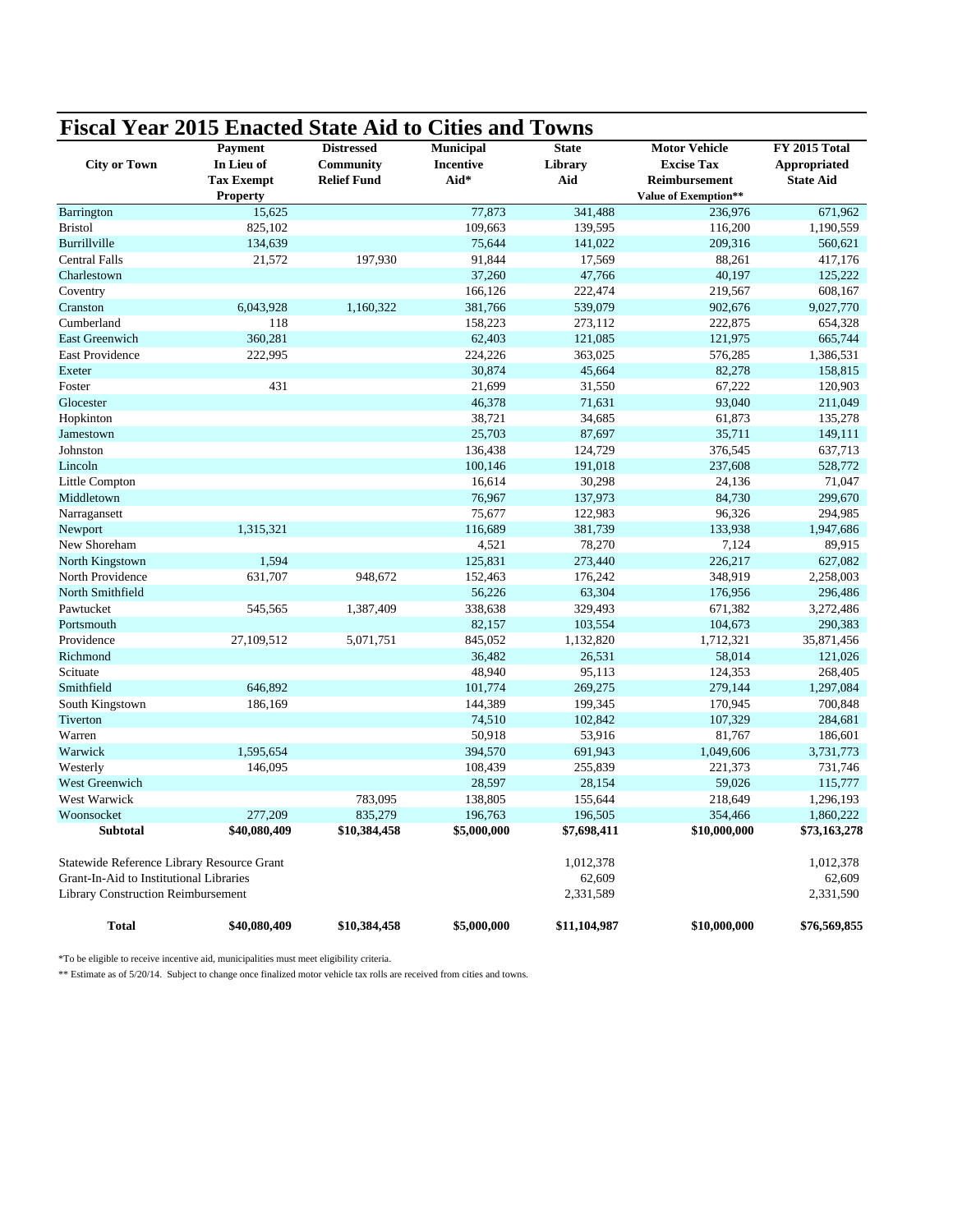| <b>City or Town</b>                       | <b>Public Service</b><br>Corporation<br>Tax             | Hotel<br>Tax* | <b>Meals</b> and<br><b>Beverage</b><br>Tax | <b>FY 2015 Total</b><br><b>Shared Taxes</b><br><b>State Aid</b> | <b>FY 2015 Total</b><br>Shared &<br><b>Appropriated Aid</b> |
|-------------------------------------------|---------------------------------------------------------|---------------|--------------------------------------------|-----------------------------------------------------------------|-------------------------------------------------------------|
|                                           |                                                         |               |                                            |                                                                 |                                                             |
| Barrington                                | 221,639                                                 |               | 148,088                                    | 369,727                                                         | 1,041,689                                                   |
| <b>Bristol</b>                            | 308,928                                                 | 33,294        | 359,549                                    | 701,772                                                         | 1,892,331                                                   |
| Burrillville                              | 216,868                                                 |               | 209,021                                    | 425,889                                                         | 986,510                                                     |
| Central Falls                             | 262,600                                                 | ÷.            | 102,373                                    | 364,972                                                         | 782,149                                                     |
| Charlestown                               | 106,035                                                 | 22,325        | 117,677                                    | 246,036                                                         | 371,259                                                     |
| Coventry                                  | 474,601                                                 | 77,656        | 380,402                                    | 932,659                                                         | 1,540,826                                                   |
| Cranston                                  | 1,090,383                                               | 10,104        | 1,611,595                                  | 2,712,082                                                       | 11,739,853                                                  |
| Cumberland                                | 454,704                                                 |               | 417,326                                    | 872,029                                                         | 1,526,357                                                   |
| <b>East Greenwich</b>                     | 178,130                                                 | 403           | 544,921                                    | 723,454                                                         | 1,389,199                                                   |
| <b>East Providence</b>                    | 639,014                                                 | 39,166        | 878,884                                    | 1,557,064                                                       | 2,943,595                                                   |
| Exeter                                    | 90,136                                                  |               | 83,751                                     | 173,887                                                         | 332,702                                                     |
| Foster                                    | 62,363                                                  | 145           | 15,982                                     | 78,489                                                          | 199,392                                                     |
| Glocester                                 | 132,587                                                 | 1,989         | 78,615                                     | 213,192                                                         | 424,241                                                     |
| Hopkinton                                 | 110,548                                                 |               | 55,632                                     | 166,181                                                         | 301,459                                                     |
| Jamestown                                 | 73,464                                                  | 11,229        | 83,367                                     | 168,060                                                         | 317,171                                                     |
| Johnston                                  | 390,714                                                 | 7,193         | 500,519                                    | 898,426                                                         | 1,536,139                                                   |
| Lincoln                                   | 286,509                                                 | 98,771        | 733,392                                    | 1,118,672                                                       | 1,647,443                                                   |
| Little Compton                            | 47,318                                                  | 9,619         | 41,112                                     | 98,048                                                          | 169,095                                                     |
| Middletown                                | 218,914                                                 | 672,331       | 648,075                                    | 1,539,321                                                       | 1,838,991                                                   |
| Narragansett                              | 214,997                                                 | 87,998        | 539,233                                    | 842,228                                                         | 1,137,213                                                   |
| Newport                                   | 330,398                                                 | 1,896,813     | 2,059,938                                  | 4,287,149                                                       | 6,234,835                                                   |
| New Shoreham                              | 11,697                                                  | 254,288       | 277,609                                    | 543,594                                                         | 633,509                                                     |
| North Kingstown                           | 358,048                                                 | 71,492        | 498,047                                    | 927,588                                                         | 1,554,670                                                   |
| North Providence                          | 435,538                                                 |               | 375,011                                    | 810,549                                                         | 3,068,553                                                   |
| North Smithfield                          | 161,729                                                 | 2,822         | 210,680                                    | 375,231                                                         | 671,717                                                     |
| Pawtucket                                 | 965,684                                                 | 47,486        | 699,268                                    | 1,712,439                                                       | 4,984,925                                                   |
| Portsmouth                                | 234,854                                                 | 9,236         | 191,158                                    | 435,248                                                         | 725,631                                                     |
| Providence                                | 2,415,159                                               | 1,918,158     | 4,907,221                                  | 9,240,538                                                       | 45,111,995                                                  |
| Richmond                                  | 103,920                                                 | 3,819         | 128,163                                    | 235,902                                                         | 356,929                                                     |
| Scituate                                  | 140,191                                                 | 4,374         | 72,580                                     | 217,145                                                         | 485,550                                                     |
| Smithfield                                | 291,036                                                 | 143,297       | 627,012                                    | 1,061,345                                                       | 2,358,430                                                   |
| South Kingstown                           | 412,970                                                 | 137,376       | 692,413                                    | 1,242,759                                                       | 1,943,607                                                   |
| Tiverton                                  | 213,316                                                 |               | 203,171                                    | 416,488                                                         | 701,169                                                     |
| Warren                                    | 144,380                                                 | J.            | 248,139                                    | 392,518                                                         | 579,120                                                     |
| Warwick                                   | 1,120,907                                               | 984,112       | 2,518,524                                  | 4,623,542                                                       | 8,355,315                                                   |
| Westerly                                  | 308,860                                                 | 364,706       | 768,106                                    | 1,441,672                                                       | 2,173,418                                                   |
| West Greenwich                            | 82,423                                                  | 92,909        | 111,960                                    | 287,293                                                         | 403,069                                                     |
| West Warwick                              | 394,835                                                 | 97,928        | 337,785                                    | 830,547                                                         | 2,126,740                                                   |
| Woonsocket                                | 559,030                                                 | 59,319        | 526,119                                    | 1,144,469                                                       | 3,004,691                                                   |
| <b>Subtotal</b>                           | \$14,265,427                                            | \$7,160,358   | \$23,002,421                               | \$44,428,206                                                    | \$117,591,484                                               |
|                                           | Statewide Reference Library Resource Grant (Providence) |               |                                            |                                                                 | 1,012,378                                                   |
| Grant-In-Aid to Institutional Libraries   |                                                         |               |                                            |                                                                 | 62,609                                                      |
| <b>Library Construction Reimbursement</b> |                                                         |               |                                            |                                                                 | 2,331,590                                                   |
| <b>Total</b>                              | \$14,265,427                                            | \$7,160,358   | \$23,002,421                               | \$44,428,206                                                    | \$120,998,061                                               |

**Fiscal Year 2015 Enacted Pass Through Aid to Cities & Towns**

\*Amount includes 1.0% local tax and 25.0% local share of state 5.0% tax.

Note: Meals & Beverage and Hotel Tax are subject to revision as more data becomes available.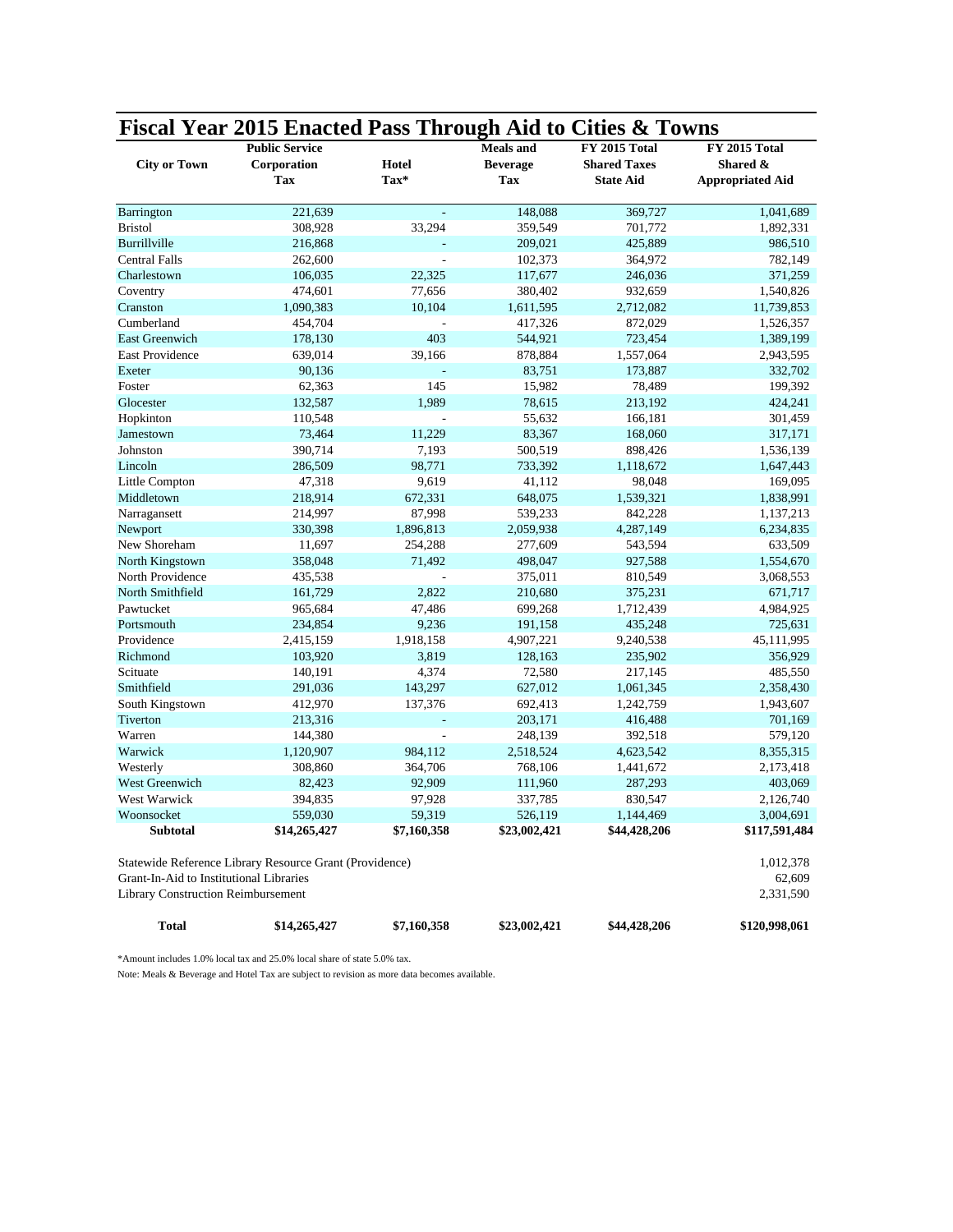| <b>Changes in Formula Aid - FY 2015 vs. FY 2014 Revised</b> |                          |                                |                                   |                         |                                           |                                     |
|-------------------------------------------------------------|--------------------------|--------------------------------|-----------------------------------|-------------------------|-------------------------------------------|-------------------------------------|
| <b>City or Town</b>                                         | Payment<br>In Lieu of    | <b>Distressed</b><br>Community | Municipal<br><b>Incentive Aid</b> | <b>State</b><br>Library | <b>Motor Vehicle</b><br><b>Excise Tax</b> | <b>Total</b><br><b>Appropriated</b> |
|                                                             | <b>Tax Exempt</b>        | <b>Relief Fund</b>             | (New FY14)                        | Aid                     | Reimbursement                             | <b>Difference</b>                   |
|                                                             | <b>Property</b>          |                                |                                   |                         | <b>Value of Exemption</b>                 |                                     |
| Barrington                                                  | 2,238                    |                                |                                   | 340                     |                                           | 2,578                               |
| <b>Bristol</b>                                              | 132,253                  |                                |                                   | 9,811                   |                                           | 142,063                             |
| Burrillville                                                | 22,375                   |                                |                                   | 11,458                  |                                           | 33,833                              |
| <b>Central Falls</b>                                        | (3,066)                  | 27,308                         |                                   | 3,547                   | ÷.                                        | 27,789                              |
| Charlestown                                                 | ÷,                       |                                | ÷,                                | (71)                    | L,                                        | (71)                                |
| Coventry **                                                 | $\overline{\phantom{a}}$ | $\overline{a}$                 | 166,126                           | 7,159                   | L,                                        | 173,285                             |
| Cranston                                                    | 807,461                  | (1,160,320)                    |                                   | (2,102)                 |                                           | (354, 962)                          |
| Cumberland                                                  | 17                       |                                |                                   | 4,780                   |                                           | 4,797                               |
| <b>East Greenwich</b>                                       | 155,334                  |                                |                                   | (877)                   |                                           | 154,457                             |
| <b>East Providence</b>                                      | 46,605                   |                                |                                   | (40, 309)               |                                           | 6,296                               |
| Exeter                                                      |                          |                                |                                   | 3,961                   |                                           | 3,961                               |
| Foster                                                      | 59                       |                                |                                   | (19)                    |                                           | 40                                  |
| Glocester                                                   | $\overline{a}$           |                                | $\overline{\phantom{a}}$          | (43)                    | ÷,                                        | (43)                                |
| Hopkinton                                                   | $\overline{a}$           |                                | L.                                | 601                     | L.                                        | 601                                 |
| Jamestown                                                   | ٠                        |                                |                                   | 7,230                   |                                           | 7,230                               |
| Johnston                                                    | L,                       | ÷,                             | L,                                | 4,349                   |                                           | 4,349                               |
| Lincoln                                                     |                          |                                |                                   | (823)                   |                                           | (823)                               |
| Little Compton                                              |                          |                                |                                   | 628                     |                                           | 628                                 |
| Middletown                                                  |                          |                                |                                   | 2,407                   |                                           | 2,407                               |
| Narragansett                                                |                          |                                |                                   | (72)                    |                                           | (72)                                |
| Newport                                                     | 213,826                  |                                |                                   | 3,213                   |                                           | 217,039                             |
| New Shoreham                                                |                          |                                |                                   | (46)                    | L,                                        | (46)                                |
| North Kingstown                                             | (347)                    |                                |                                   | 9,731                   |                                           | 9,384                               |
| North Providence                                            | 87,642                   | 101,884                        | ÷.                                | 4,492                   | L,                                        | 194,018                             |
| North Smithfield                                            |                          |                                | ÷.                                | (37)                    |                                           | (37)                                |
| Pawtucket                                                   | 72,964                   | 135,401                        | ÷.                                | 14,248                  | L,                                        | 222,612                             |
| Portsmouth                                                  | ÷,                       |                                |                                   | 108                     |                                           | 108                                 |
| Providence                                                  | 2,882,374                | 642,191                        | L,                                | (49, 959)               |                                           | 3,474,606                           |
| Richmond                                                    | $\overline{a}$           |                                |                                   | 392                     | ÷,                                        | 392                                 |
| Scituate                                                    |                          |                                |                                   | (56)                    | L,                                        | (56)                                |
| Smithfield                                                  | 109,145                  |                                |                                   | (384)                   |                                           | 108,761                             |
| South Kingstown                                             | 31,448                   |                                |                                   | (4,600)                 |                                           | 26,848                              |
| Tiverton                                                    | ÷                        |                                | $\overline{\phantom{a}}$          | 8,733                   | ٠                                         | 8,733                               |
| Warren                                                      | ÷,                       |                                | L.                                | 355                     | L.                                        | 355                                 |
| Warwick                                                     | 369,592                  |                                |                                   | 3,575                   |                                           | 373,167                             |
| Westerly                                                    | 24,262                   |                                |                                   | (9,703)                 |                                           | 14,559                              |
| <b>West Greenwich</b>                                       |                          |                                |                                   | 1,028                   |                                           | 1,028                               |
| West Warwick                                                |                          | 107,320                        |                                   | 7,874                   |                                           | 115,194                             |
| Woonsocket                                                  | 45,818                   | 146,217                        |                                   | (918)                   |                                           | 191,116                             |
| <b>Subtotal</b>                                             | \$5,000,000              | \$0                            | \$166,126                         | \$0                     | \$0                                       | \$5,166,126                         |
| <b>FY14 Redistribution</b>                                  |                          |                                |                                   |                         |                                           |                                     |
| <b>Municipal Incentive</b>                                  |                          |                                |                                   |                         |                                           |                                     |
| Aid **                                                      |                          |                                | (\$166, 126)                      |                         |                                           | (\$166, 126)                        |
| Statewide Reference Library Resource Grant (Providence)     |                          |                                |                                   |                         |                                           | \$0                                 |
| Grant-In-Aid to Institutional Libraries                     |                          |                                |                                   |                         |                                           | \$0                                 |
| <b>Library Construction Reimbursement</b>                   |                          |                                |                                   |                         |                                           | (\$169,076)                         |
| <b>Total</b>                                                | \$5,000,000              | \$0                            | \$0                               | \$0                     | \$0                                       | \$4,830,924                         |

\*\* For fiscal year 2014, and in any year thereafter that a municipality is not eligible to receive a distribution under chapter R.I. Gen. Laws 45-13.2 (Municipal Incentive Aid), the distribution that said municipality would have received had it been eligible shall be re-appropriated to the immediately following fiscal year, at which time the amount reappropriated shall be distributed to said municipality provided that said municipality has satisfied the eligibility requirements of both the prior fiscal year and the then current fiscal year. In the event that said municipality fails to satisfy the eligibility requirements for the prior and the then current fiscal year by the time that eligibility to receive distributions in the next fiscal year is determined, then the amount that would have been distributed to the municipality for said prior year will be distributed in the month of May among the municipalities that received a distribution in the prior fiscal year, with the share to be received by each municipality calculated in the same manner as distributions were calculated in the prior fiscal year.